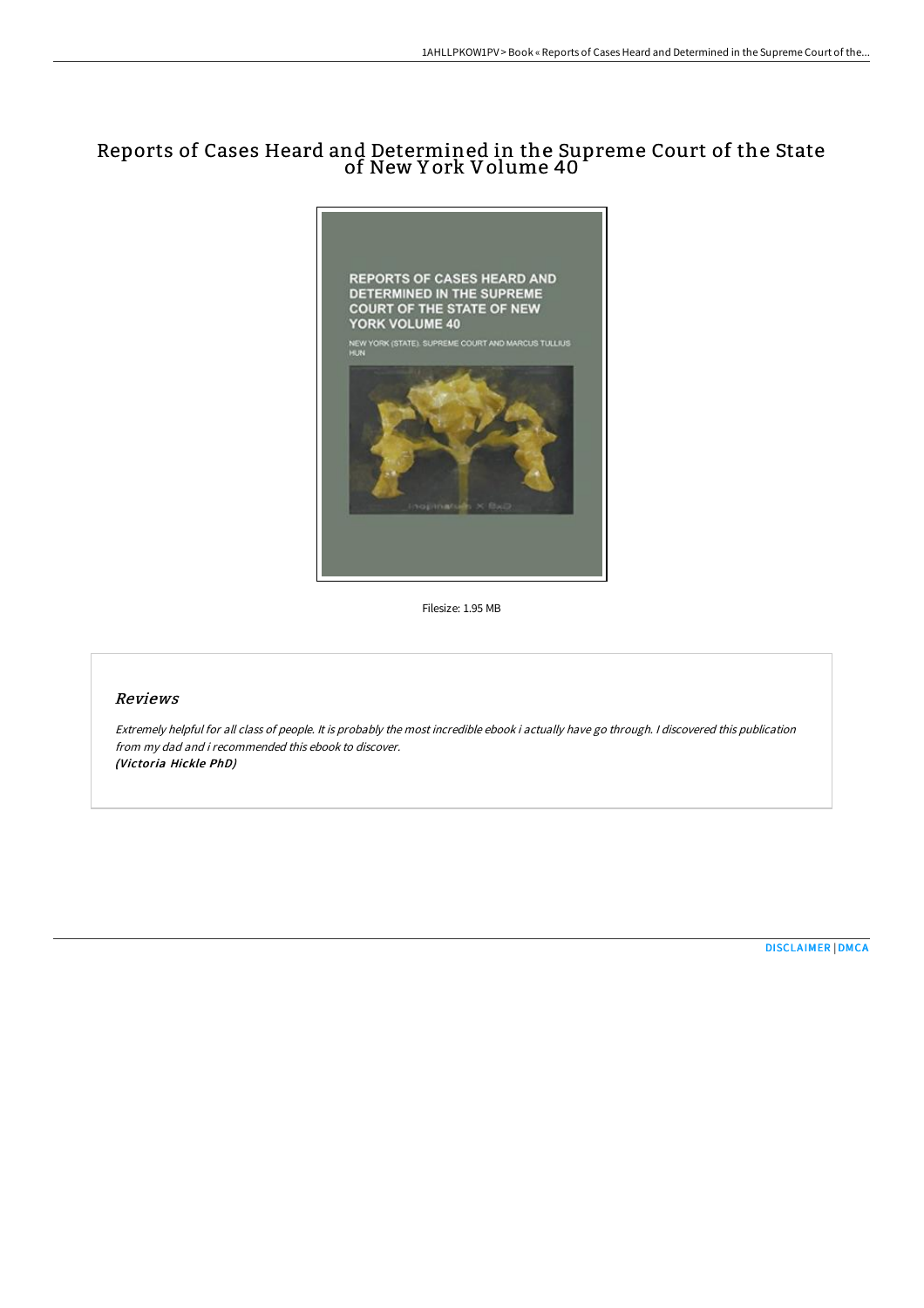## REPORTS OF CASES HEARD AND DETERMINED IN THE SUPREME COURT OF THE STATE OF NEW YORK VOLUME 40



To read Reports of Cases Heard and Determined in the Supreme Court of the State of New York Volume 40 eBook, remember to follow the hyperlink under and save the file or gain access to other information which are related to REPORTS OF CASES HEARD AND DETERMINED IN THE SUPREME COURT OF THE STATE OF NEW YORK VOLUME 40 book.

Rarebooksclub.com, United States, 2013. Paperback. Book Condition: New. 246 x 189 mm. Language: English . Brand New Book \*\*\*\*\* Print on Demand \*\*\*\*\*.This historic book may have numerous typos and missing text. Purchasers can usually download a free scanned copy of the original book (without typos) from the publisher. Not indexed. Not illustrated. 1885 edition. Excerpt: .of the commissioners: Held, that the intent of the act was to leave the question whether substantial injustice had or had not been done in a given case to the commissioners, as one of fact to be finally determined by them, and that the exercise of this power by them would not be reviewed by the courts unless clear excess of jurisdiction or gross abuse and injustice were shown. That the commissioners had the right to apply the maxim de mini/rnis non cwral la to cases where a court of law could not. That their action in his case should be atfirmcd, Wmr or CERTIORARI to review a decision of the respondents a= commissioners, appointed in and by chapter 550 of the Laws of 1880, denying an application of the relator for a modification or reduction of an assessment imposed upon petitioner s lands for laying a sewer in Third avenue, between Ninety-third and One Hundred and Seventh street, which assessment was confirmed January 3, 1873. The petitioner claimed that the assessment was excessive and unjust, in that it included an item for the allowance of damages to gas mains \$4,334. The cost of the work was for the sewer proper. \$103,437 69 Paving over sewer. 5; 630 50 Expenses surveyor s fees. \$7,638 00 Expenses inspector s fees. A. 4,048 00 Expenses damages to gas mains. 4,334 O0 i 16,018 00 The commissioners decided that the item of damage to gas mains, under...

 $\mathbb{R}$ Read Reports of Cases Heard and [Determined](http://www.bookdirs.com/reports-of-cases-heard-and-determined-in-the-sup-3.html) in the Supreme Court of the State of New York Volume 40 Online  $\overline{\mathbf{m}}$ Download PDF Reports of Cases Heard and [Determined](http://www.bookdirs.com/reports-of-cases-heard-and-determined-in-the-sup-3.html) in the Supreme Court of the State of New York Volume 40